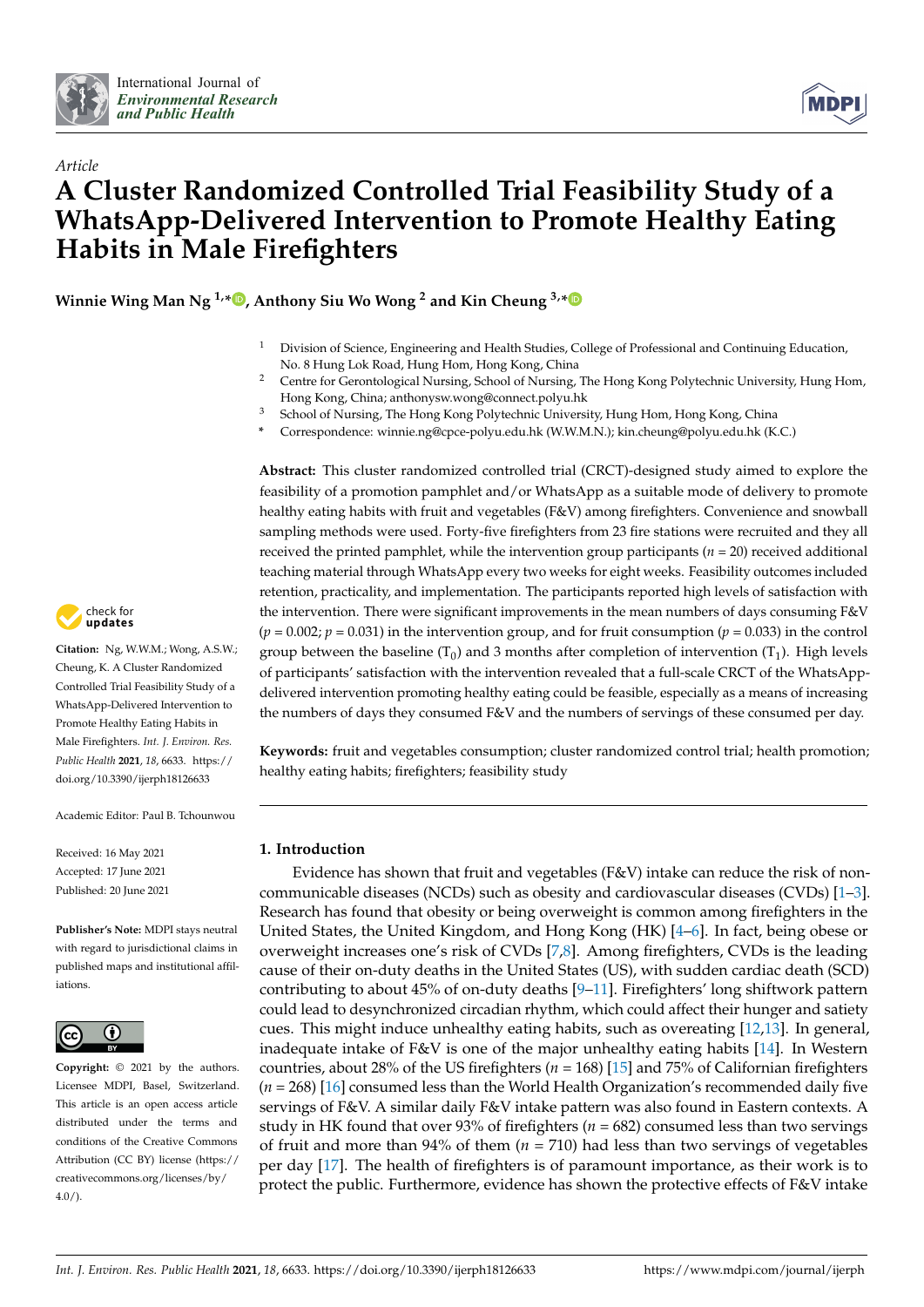on CVDs [\[18\]](#page-9-14). Dietary fiber could also provide different health benefits such as satiety [\[19\]](#page-9-15). Therefore, there is a need to increase their F&V consumption to reduce the risk of SCD.

Over the years, various face-to-face delivery methods, including seminars, educational videotapes, and pamphlets, were found to be effective ways to promote healthy eating habits [\[20\]](#page-9-16). However, these methods are not applicable to firefighters' working environments due to their unique, special roster duty patterns and unpredictable working nature. For instance, US firefighters work on two consecutive 24 shifts and are then off for 96 h [\[21\]](#page-9-17); while United Kingdom firefighters work on a 2-2-4 shift pattern of 2 days, 2 nights and then 4 days off [\[22\]](#page-9-18). In HK [\[23\]](#page-9-19) and South Korea [\[24\]](#page-10-0), firefighters work "24 h on, 48 h off". Furthermore, they can be called out at any time to extinguish fires or for other emergencies. Thus, a flexible and user-friendly method of promoting healthy eating should be adopted. Social networking platforms (SNP) may be a useful way to deliver health promotion programs [\[25\]](#page-10-1). For example, in 2017, around 1.5 billion people were using WhatsApp as their usual messaging service globally [\[26\]](#page-10-2). WhatsApp is a mobile instant messaging application that can deliver various formats of messages, including texts, images, audio, or videos, at any time, even if the users are offline or out of network coverage. Even when their devices are switched off when messages are sent, the users can still retrieve these messages when they turn on the device and open WhatsApp [\[27,](#page-10-3)[28\]](#page-10-4); hence WhatsApp could be a tool to deliver health messages. Several studies have shown that healthy eating promotion programs delivered through WhatsApp can increase F&V consumption across different populations [\[29](#page-10-5)[–31\]](#page-10-6), but to date there is no evidence of its efficacy for special working groups such as firefighters.

The review of literature indicated that the application of theory to interventions can enhance changes in health behaviors [\[32\]](#page-10-7). The transtheoretical model (TTM) has been described as a credible theory for motivating changes in eating behaviors in various populations [\[25\]](#page-10-1), including firefighters [\[33](#page-10-8)[,34\]](#page-10-9) in the US. However, the TTM-based health promotion program studies for firefighters in Eastern cultures have been limited. The TTM consists of five distinct stages of readiness for behavioral change: precontemplation, contemplation, preparation, action, and maintenance [\[35\]](#page-10-10), with cognitive, motivational, and behavioral aspects for modifying lifestyle habits [\[36,](#page-10-11)[37\]](#page-10-12). A systematic review found that TTM-based promotion of healthy eating could increase consumption of F&V [\[38\]](#page-10-13). However, it is unknown whether a TTM-based health promotion program could be as applicable to firefighters in Eastern countries as to their Western counterparts, due to the differences in eating cultures and working systems. Therefore, the purpose of this study was to investigate the feasibility and the potential effects of a WhatsApp-delivered intervention on firefighters' F&V consumption.

# **2. Materials and Methods**

# *2.1. Study Design*

This was a feasibility study with a cluster-randomized controlled trial design used to investigate the application of a healthy eating promotion program delivered to firefighters via WhatsApp. The data were collected by using self-administered questionnaires at the baseline ( $T_0$ ) and 3 months after the completion of an 8-week intervention ( $T_1$ ). Qualitative surveys were also conducted at  $T_1$ . The questionnaire included: (1) aspects of personal information; (2) working characteristics; and (3) eating habits regarding F&V consumption. In addition, the firefighters' feedback on this feasibility study was assessed by four openended questions. This study was approved by the Hong Kong Polytechnic University (HSEARS20180527001).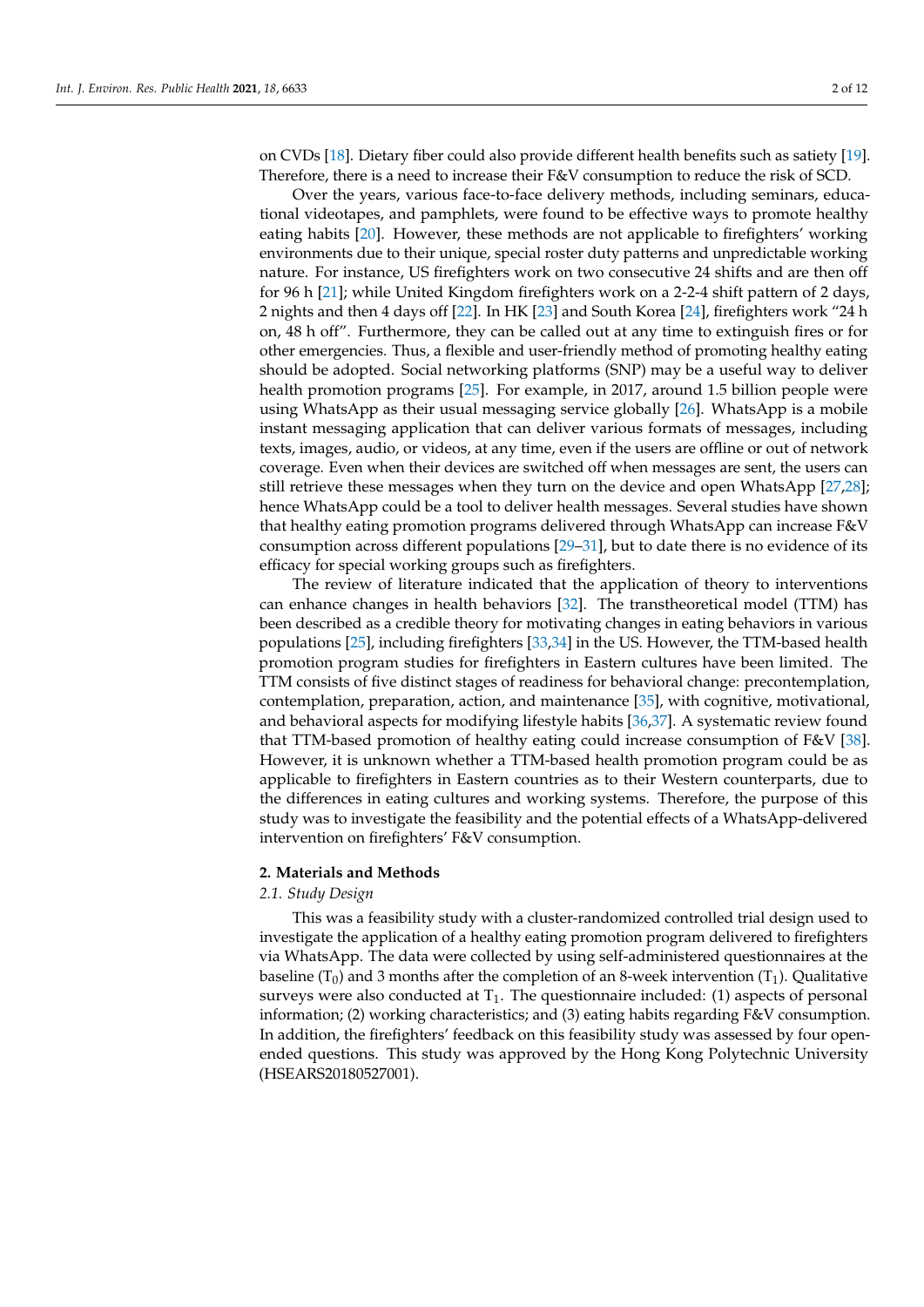# *2.2. Sample Size*

For the sample size estimation of a feasibility study such as this, no clear definitions or guidelines have been found [\[39\]](#page-10-14). A sample size of 10–15 in a group was probably sufficient [\[40\]](#page-10-15) and allowed for estimation of the feasibility proportions of adherence and a retention rate within at least  $\pm 17\%$  [\[41](#page-10-16)[,42\]](#page-10-17) using a 95% confidence interval with a power of 80% to detect an effect size of 0.5 [\[43\]](#page-10-18).

# *2.3. Participants*

Male firefighters were recruited by convenience and snowball sampling methods between September 2018 and May 2019. The inclusion criteria included: (1) aged 18 years or older; (2) currently working as firefighters; (3) working on "24 h on and 48 h off" shifts; and (4) owning smartphones with internet access. Firefighters were excluded if they were participating in any other relevant health promotion programs at the time of this study. Three participants dropped out from the study for various personal reasons. Therefore, their data were excluded from the data analysis process.

# *2.4. Procedures*

Forty-eight eligible firefighters completed the written consent and questionnaire at  $T_0$ . Then, based on a computerized random-number generator, 23 firefighters from 17 fire stations were allocated to the intervention group (health promotion pamphlet and education materials through WhatsApp) while 25 from six fire stations were allocated to the control group (health promotion pamphlet). Randomization was performed by an independent staff member, who was not involved in the study. All participants were informed that they would receive the health promotion material. However, they were not told the type of health promotion material (i.e., pamphlets and/or WhatsApp) that they would be receiving. Thus, all the participants were blinded in this study.

# *2.5. Interventions*

Two parallel arms of the 8-week intervention (health promotion pamphlet and teaching materials through WhatsApp) versus an 8-week control (health promotion pamphlet) were used in this study.

#### 2.5.1. Intervention and Control Groups

Both the intervention and control groups received the printed pamphlet at the beginning of the study. In addition, the intervention group also received baseline TTM stage-matched teaching materials via WhatsApp. The number of these materials received depended on the participants' TTM stages. For instance, those who had been identified initially as being in the precontemplation-stage received pre-contemplation-, contemplation-, preparation- and action-stage teaching material over the 8 weeks at 1–2 week intervals [\[44\]](#page-10-19) (Figure [1\)](#page-3-0). The pamphlet consisted of teaching material for all four stages. The teaching materials were developed based on a review of literature such as Promoting Healthy Lifestyles: Alternative Models' Effects (PHLAME) [\[45\]](#page-10-20), the Centre for Food Safety [\[46\]](#page-10-21), the Department of Health in HK [\[47\]](#page-10-22), and the application of TTM for promoting healthy eating [\[48\]](#page-10-23). The content of the teaching materials consisted of: (1) a rationale for healthy eating; (2) advantages of consuming F&V; (3) introducing different methods of cooking vegetables; and (4) practical tips for getting enough F&V when eating out or during festival seasons.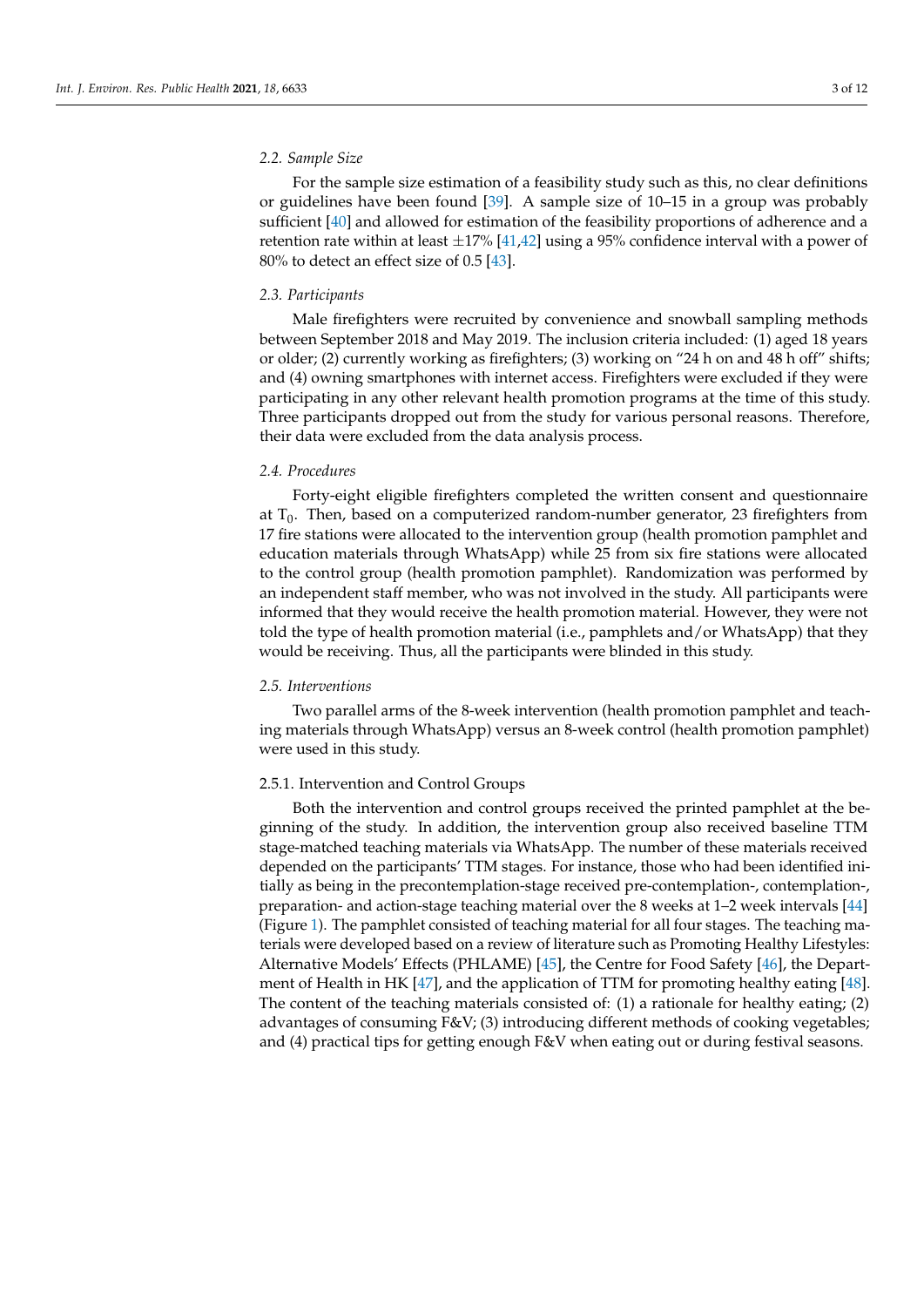<span id="page-3-0"></span>

**Figure 1.** CONSORT diagram.

# 2.5.2. Fidelity of Teaching Materials and Pamphlet 2.5.2. Fidelity of Teaching Materials and Pamphlet

A panel of six experts, including three experienced registered nurses, two nutritionists and one dietitian, who all had more than ten years of experience in their respective areas of expertise, were invited to validate the pamphlet and teaching materials with stage-based stage-based TTM given via WhatsApp. Each expert completed a checklist, which con-TTM given via WhatsApp. Each expert completed a checklist, which consisted of all items and features of the intervention that the participants received, from pre-contemplation to action stages, and they were asked to rate each item and feature on a 4-point Likert scale  $(1 = Not relevant, 2 = Somewhat relevant, 3 = Quite relevant, 4 = Highly relevant). One of$ the six experts disagreed with others on one item. After adding the wordings "fruit and vegetables" to this item to record weekly healthy eating behavior, all the items were rated either "Quite relevant" or "Highly relevant".

# 2.5.3. Validity and Reliability for Questionnaire 2.5.3. Validity and Reliability for Questionnaire

The original English of the questionnaire was translated to the Chinese version and two independent professional translators performed the back and forward translations. two independent professional translators performed the back and forward translations. A A content validity index (CVI) of no less than 0.8 was attained from this process. The Chinese version of the questionnaire was examined, using CVI, by a panel of six experts including three experienced registered nurses, two nutritionists, and one dietitian. The questionnaire was considered valid as its CVI was 0.966, with average item CVIs ranging from 0.667 to 1.000 and individual panel members' CVIs ranging from 0.885 to 0.987. The validated questionnaire was then examined for reliability by having ten firefighters, who met the inclusion criteria for the study, complete it twice with a two-week interval. The concurrence coefficients for these data ranged from 0.704 to 1.000, with a mean of 0.75.  $c_{\rm c}$  these data ranged from 0.744 to 1.000, with a mean of 0.744 to 1.000, with a mean of 0.74.74.74 The original English of the questionnaire was translated to the Chinese version and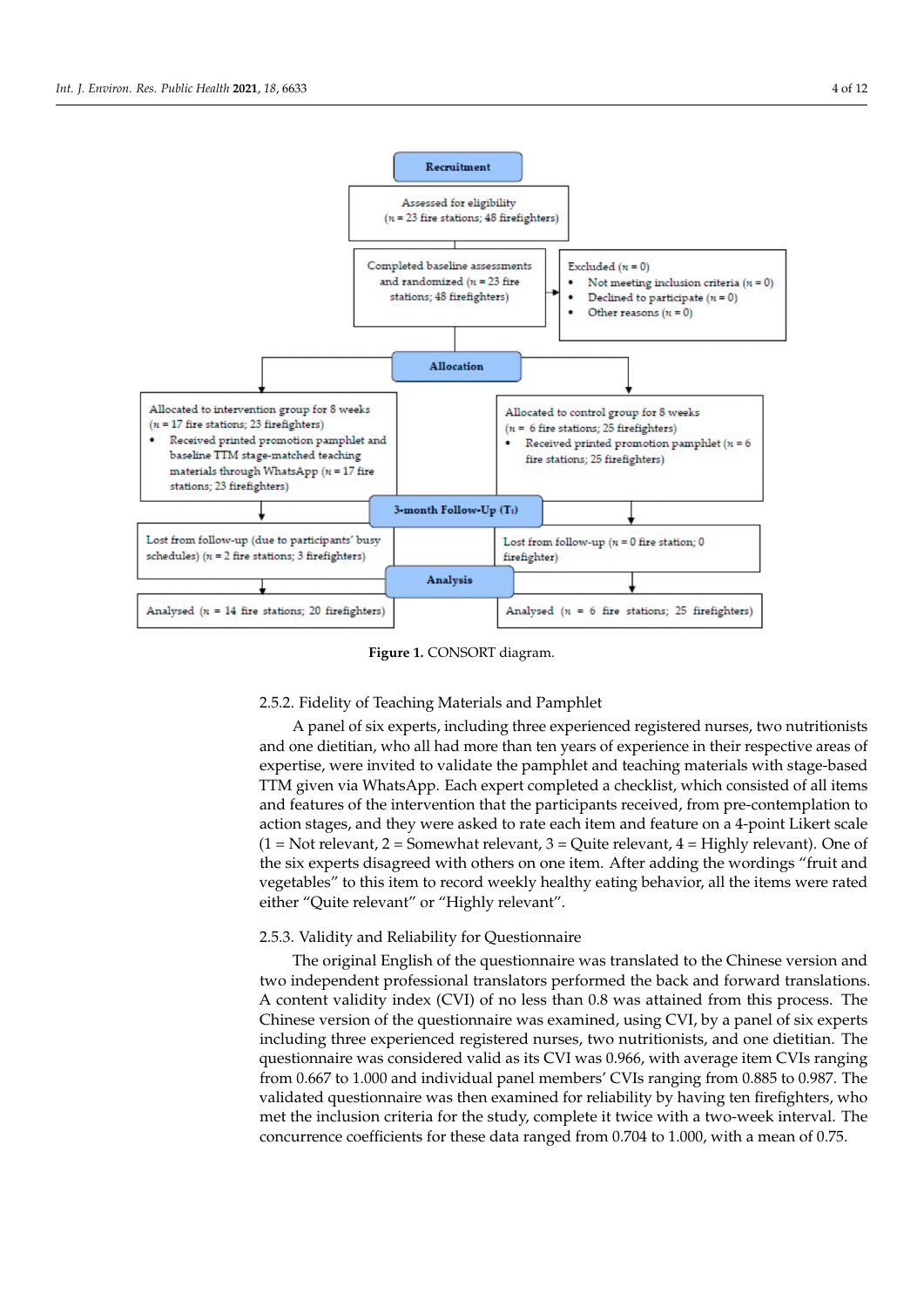# *2.6. Measures*

The study questionnaire consisted of participants' demographic characteristics (age, marital status, years of experience, and current position), and information on their eating habits including current F&V consumption. However, other daily habits such as drinking alcohol and smoking were not included in this study.

#### 2.6.1. F&V Consumption

The criteria used to measure eating habits, i.e., F&V consumption, were developed based on eating habit studies [\[17](#page-9-13)[,49](#page-10-24)[–51\]](#page-11-0). These five items were: (1) "On average, how many days do you eat fruits within a week?"; (2) "On the day(s) that you have eaten fruit, how many pieces of fruit do you eat?"  $(1 =$  Less than  $1, 2 = 1$  to  $2, 3 =$  More than  $2$ ); (3) "On average, how many days do you eat vegetables within a week?"; (4) "On the day(s) that you have eaten vegetables, how many bowls of vegetables do you eat?" (1 = Less than 1,  $2 = 1$  to 2, 3 = More than 2); and (5) "How many servings of fruits/vegetables does the respondent usually consume each day?" (1 = Less than 2 servings for fruit and less than 3 servings for vegetables,  $2 = \ge 2$  servings for fruit or  $\ge 3$  servings for vegetables).

#### 2.6.2. Practicality and Implementation

Four items were used to evaluate the practicality and implementation of the intervention, including (1) the ease of understanding of the teaching material content and/or pamphlets; (2) the participants' views of the usefulness of these materials; (3) the data collection venues; (4) the delivery mode of the intervention. Each participant was asked those four items using the same wording and in the same order. The questions were: (1) "What do you think about the content of the teaching materials and/or pamphlets in terms of ease of understanding?"; (2) "What do you think about the content of the teaching materials and/or pamphlets in terms of their usefulness?"; (3) "What do you think about the appropriateness of the location of the venue?" and (4) "What do you think about the delivery mode of the information?".

#### *2.7. Statistical Analysis*

All the statistical analyses were conducted using IBM SPSS Statistics for Windows, version 26.0, Armonk, NY: IBM Corp. In order to minimize any bias occurring during the data analysis process, the statistician did not know the group allocations. The participants' demographic characteristics were presented using descriptive statistics including means and standard deviations (SD) for continuous variables such as age and years of work experience. For discrete variables, such as marital status and current position / major duty, frequencies and percentages were used. The Mann–Whitney U test was used to compare F&V consumption between the control and intervention groups at two single time points  $(T_0$  and  $T_1$ ). Similarly, the Wilcoxon sign-ranked test, a within group test method, was used to test F&V consumption between  $T_0$  and  $T_1$ , in the two groups. A *p*-value of less than 0.05 was considered as statistically significant for all tests.

### **3. Results**

Of the forty-eight male firefighters recruited, three from the intervention group did not complete the study, hence the response rate was 93.8%. The majority of the participants (*n* = 42, 93%) were frontline firefighters, who are responsible for many physically demanding tasks, including firefighting, emergency, and rescue work. Among the forty firefighters, 28 (62%), 7 (16%), and 5 (11%) were firemen, senior firemen and principal firemen, respectively. There were no significant differences between the intervention and control participants' demographic characteristics at baseline. The baseline demographic characteristics of the 45 participants are shown in Table [1.](#page-5-0)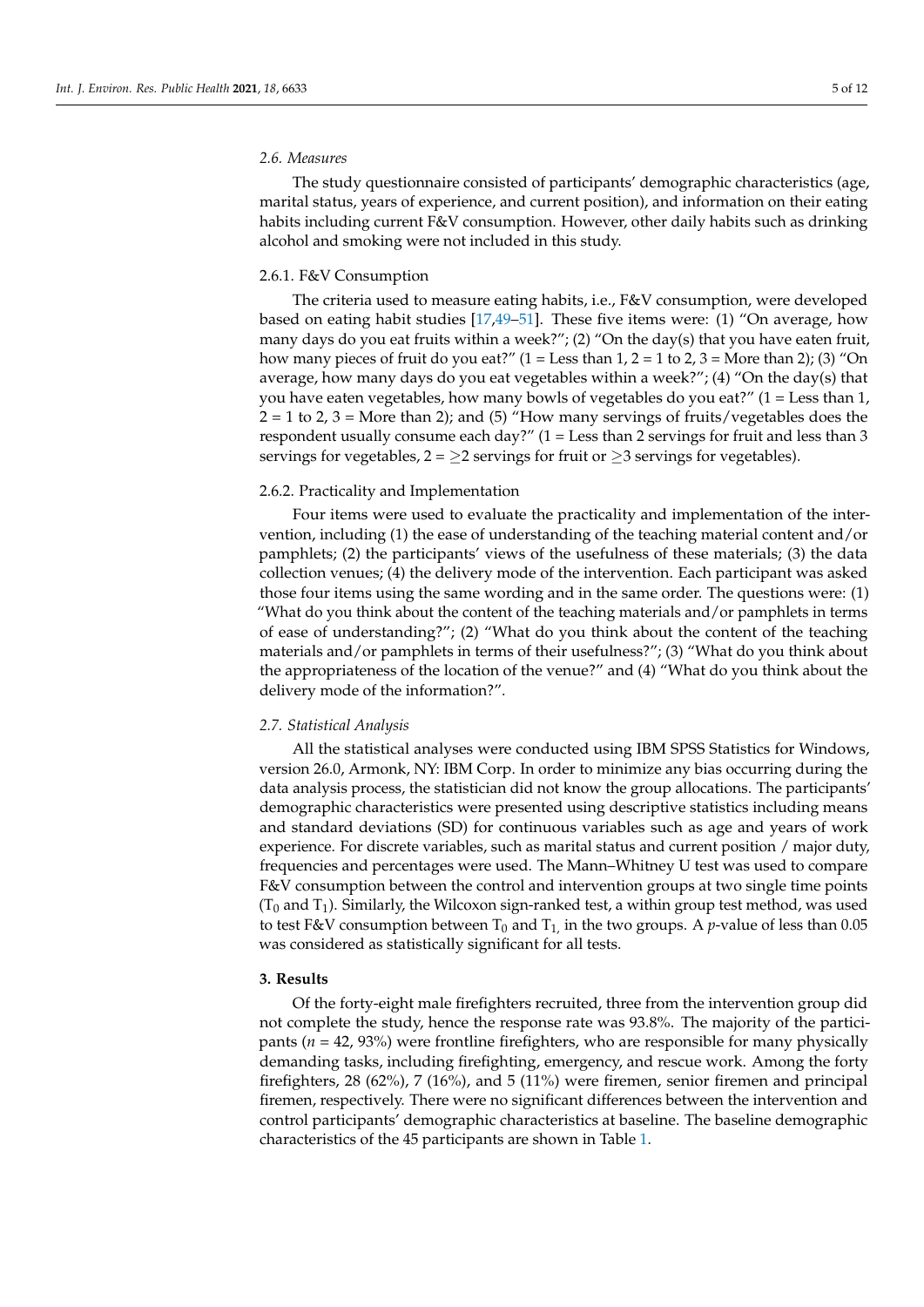| <b>Characteristics</b>           | Total<br>$(N = 45)$ | <b>Intervention</b><br>$(n = 20)$ | Control<br>$(n = 25)$ |  |
|----------------------------------|---------------------|-----------------------------------|-----------------------|--|
| Age (Years)                      | $35.0 \pm 9.6$      | $32.9 \pm 9.5$                    | $36.6 \pm 9.6$        |  |
| Years of work experience (Years) | $11.3 \pm 9.9$      | $9.4 \pm 9.6$                     | $12.8 \pm 10.1$       |  |
| Marital status $(\%)$            |                     |                                   |                       |  |
| Single                           | 47                  | 55                                | 40                    |  |
| Married                          | 51                  | 40                                | 60                    |  |
| Divorced                         | 2                   | 5                                 | 0                     |  |
| Current major duty (%)           |                     |                                   |                       |  |
| Front-line                       | 93                  | 95                                | 92                    |  |
| Management work                  | 4                   | $\theta$                          | 8                     |  |
| Others                           | $\overline{2}$      | 5                                 | 0                     |  |
| Current position (%)             |                     |                                   |                       |  |
| Fireman                          | 62                  | 70                                | 56                    |  |
| Senior fireman                   | 16                  | 5                                 | 24                    |  |
| Principal fireman                | 11                  | 10                                | 12                    |  |
| Probationary station officer     | 9                   | 15                                | 4                     |  |
| Senior station officer           |                     | 0                                 | 4                     |  |

<span id="page-5-0"></span>Table 1. Baseline demographic characteristics of the participants (N = 45).

#### *3.1. Eating Habits 3.1. Eating Habits*

3.1.1. Number of Days of F&V Intake within a Week 3.1.1. Number of Days of F&V Intake Within a Week

Both groups had similar patterns in the numbers of days of F&V consumption, with Both groups had similar patterns in the numbers of days of F&V consumption, with increasing trends (Figure [2\)](#page-5-1). For within-group comparisons, a significant  $(p = 0.033)$ difference was found in the control group for fruit consumption only, i.e., increased from  $3.8 \pm 1.7$  days to  $4.2 \pm 1.5$  days from  $T_0$  to  $T_1$ . However, in the intervention group, significant differences were not only found for fruit consumption from  $3.5 \pm 2.1$  days to  $\overrightarrow{4.6} \pm 1.7$  days ( $p = 0.002$ ); but also for vegetables consumption from 5.4  $\pm$  2.2 days to  $5.9 \pm 1.8$  days ( $p = 0.031$ ). No significant between-group differences were found. Effect size (Cohen's *d*) of the changes of F&V consumption in the intervention group ranged from small to large (fruit:  $d = 0.6$ , vegetables:  $d = 0.3$ ). For control group, medium effect size  $(d = 0.3)$  for fruit and small effect size for vegetables  $(d = 0.2)$ .

<span id="page-5-1"></span>

**Figure 2.** Within-group comparison of number of day(s) of two groups' F&V consumption between  $T_0$  and  $T_1$  by Wilcoxon sign-ranked test.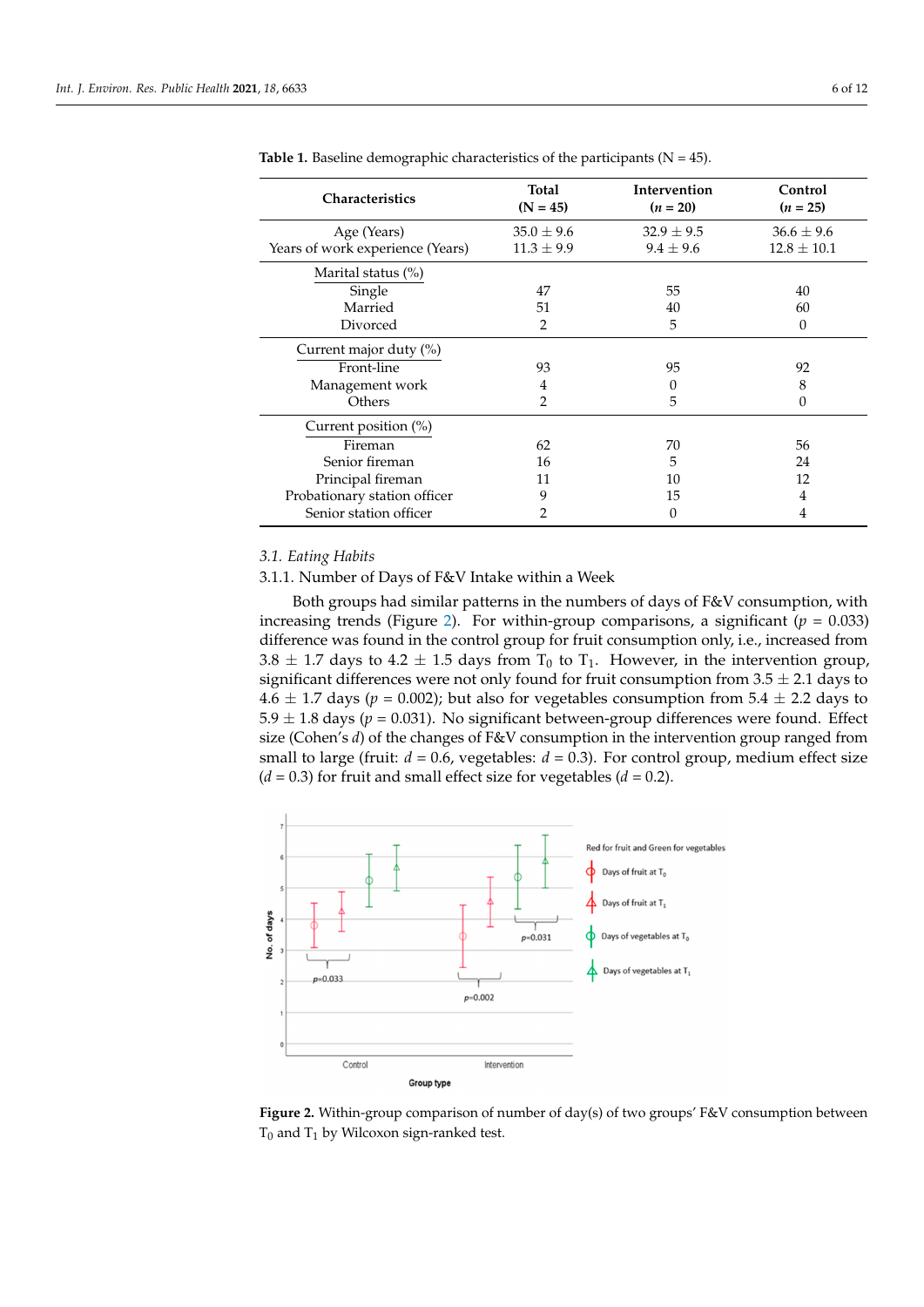# 3.1.2. Number of Servings of F&V Intake Per Day

The proportions of participants having F&V consumption per day "≥2 servings of fruit or  $\geq$ 3 servings of vegetables" increased for both groups (Table [2\)](#page-6-0), but the increases were not statistically significant for either within-group or between-group comparisons.

<span id="page-6-0"></span>**Table 2.** Between-group comparison of the numbers of servings of F&V intake per day between groups at each time point (Mann–Whitney U test).

| Time           | Serving                                                                                                                     | Total<br>$(N = 45)$<br>$n$ (%) | Intervention<br>$(n = 20)$<br>$n$ (%) | Control<br>$(n = 25)$<br>$n$ (%) | p     |
|----------------|-----------------------------------------------------------------------------------------------------------------------------|--------------------------------|---------------------------------------|----------------------------------|-------|
| $T_0$          | <2 servings of fruits and<br>$\leq$ 3 servings of vegetables $^1$                                                           | 37 (82)                        | 17 (85)                               | 37 (82)                          | 0.304 |
|                | $\geq$ 2 servings of fruits or<br>$\geq$ 3 servings of vegetables                                                           | 8 (18)                         | 3(15)                                 | 8 (18)                           |       |
| $\mathrm{T}_1$ | <2 servings of fruits and<br><3 servings of vegetables<br>$\geq$ 2 servings of fruits or<br>$\geq$ 3 servings of vegetables | 28(62)                         | 12 (60)                               | 28 (62)                          | 0.789 |
|                |                                                                                                                             | 17 (38)                        | 8(40)                                 | 17 (38)                          |       |

 $\frac{1}{1}$  <2 servings of fruits and <3 servings of vegetables: less than recommended for both F&V.

#### *3.2. Recruitment*

A total of 48 firefighters showed interest and completed the questionnaire at baseline,  $T_0$ . Three firefighters (dropout rate of 6.3%) in the intervention group withdrew from the study after  $T_0$  because of their excessively busy work and family commitments. Two of them mentioned fully packed working schedules and difficulty in completing the remaining measurement sessions at  $T_1$ . No firefighter reported suffering any adverse effects. There were no missing data from any of the 45 firefighters in this study.

### *3.3. Retention*

Forty-five out of 48 firefighters have completed the health promotion program and data collection at  $T_0$  and  $T_1$ , with a retention rate of 93.8.

# *3.4. Practicality*

Forty-eight participants expressed that the contents of the teaching materials and/or pamphlets were easy to follow, read, and understand. The majority of participants (98%) reflected that the information in the teaching materials and/or pamphlets was useful. All participants said that the information in the teaching materials and/or pamphlets could facilitate their food selection and increased their intention to eat two servings of fruits and three servings of vegetables per day.

#### *3.5. Implementation*

All participants in the intervention group rated the adoption of WhatsApp as the delivery channel of intervention as satisfactory, since they could read the teaching materials at any time and place. All participants in the control group reported that they only went through the printed pamphlets at the beginning of the study. They explained that it was inconvenient to carry the pamphlet from place to place. Two participants in the intervention group were too busy with their work and family commitments and did not complete the study, however their withdrawal was not related to the actual implementation of the intervention.

# **4. Discussion**

To the best of our knowledge, our study is the first to have used WhatsApp to promote healthy eating habits in firefighters. The results are promising with regard to retention, practicality, implementation, and increasing F&V intake in the intervention group.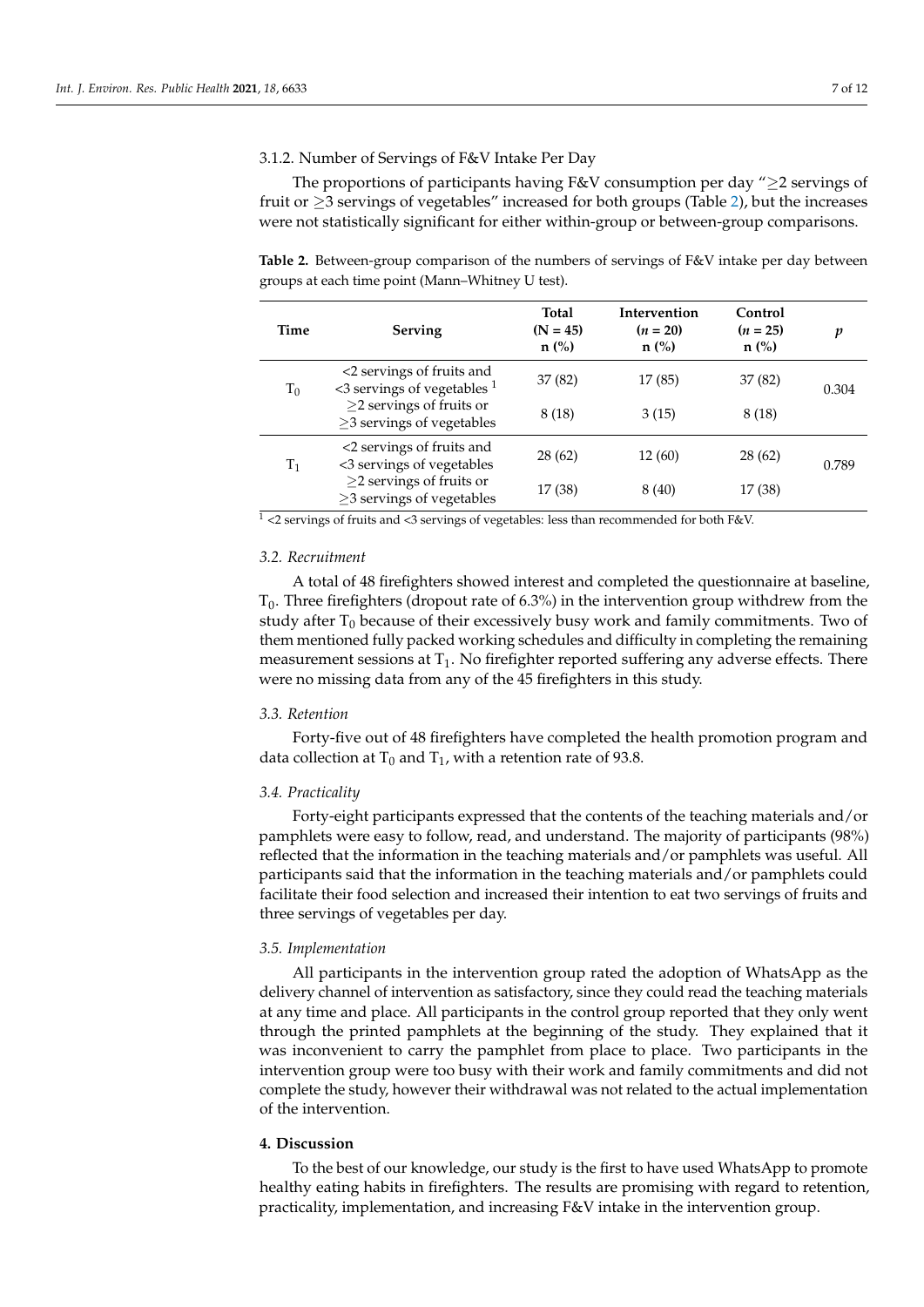The overall attrition rate of our study was 6.3% (13.0% in intervention group; 0% in control group), which is less than other studies with a typical rate of 17% [\[40\]](#page-10-15). The low attrition rate could be due to the WhatsApp reminder messages sent to each participant two days before the data collection [\[44\]](#page-10-19). Furthermore, more than ten data collection time slots were arranged to fit in with the participants' availability, irrespective of public holidays or evenings. The practicality and implementation of the program were supported by the high levels of participants' satisfaction; they rated the intervention as useful and easy to follow, read, and understand. However, the intervention group had a slightly higher attrition rate than the control group. Attrition can pose a threat to internal and external validity, and reduce statistical power [\[52\]](#page-11-1). Thus, one of the purposes of this feasibility study was to identify the types of participants who might tend to drop out, so that appropriate strategies can be implemented in future studies to minimize attrition [\[52\]](#page-11-1). A review of our data found that the firefighters in the intervention group were relatively younger and not married. A possible explanation is that younger participants might not have committed strongly to the study [\[52\]](#page-11-1) due to their over-confidence [\[53\]](#page-11-2). This finding is consistent with that of another study, which indicated that single and younger participants were more likely to drop out from an intervention [\[54\]](#page-11-3). In addition, those who dropped out did believe at the outset that they had adequate knowledge about healthy eating. They thought their daily vegetable consumption was sufficient, although this was not reflected in the numbers of servings they recorded eating per day; which was less than 1–2 servings. Some studies have found that participants might quit a study if they think they have already gained what they needed from the intervention [\[55,](#page-11-4)[56\]](#page-11-5). Based on our study results, the effect size would be 0.25; thus, the sample size for the main study would be 446, with 223 in each group. Strategies to increase the commitment of the young and single firefighters involved in the main study are essential. Heiman, & Olenik-Shemesh (2019) found that younger men were not satisfied with their body appearance, particularly having a belly. In future studies, improving their body image and increasing their awareness of the body could be reinforced as the advantages of increasing consumption of F&V among younger firefighters [\[57\]](#page-11-6).

The high retention rate of 100% in the control group may have occurred because the data collection from 76% of the firefighters was conducted at their worksites, while none of the participants in the intervention group completed the data collection process at their worksites. To improve the retention rate, attention should be paid to the single and young firefighters, such as providing them with more support and key messages in the beginning of the intervention. Additionally, support from senior management is essential. Several studies have shown that support from senior management contributed to the effectiveness of worksite healthy eating promotion programs [\[58,](#page-11-7)[59\]](#page-11-8). This suggests that it will be necessary to introduce our successful WhatsApp-delivered intervention to senior management to increase their support for firefighters to participate in the study.

Our study also found that the intervention group had significantly improved the number of days taking F&V (Figure [2\)](#page-5-1); and had greater percentages of servings of F&V (Table [2\)](#page-6-0) than those in the control group. One of the possible explanations is that the WhatsApp teaching material was TTM stage-matched [\[60\]](#page-11-9). Various studies have identified that the TTM stage-matched intervention can increase the intakes of  $F&V$  [\[60](#page-11-9)[,61\]](#page-11-10), because it is a sequential behavioral change model based on the participants' readiness to adopt healthy lifestyle behaviors [\[36\]](#page-10-11). The strength of the TTM is that it treats behavioral change as dynamic rather than an "all or nothing" phenomenon [\[61\]](#page-11-10). The TTM consists of a fivestage continuum: people (1) in the precontemplation stage do not have any intention to take action to change their behaviors in the subsequent six months; (2) in the contemplation stage do intend to change their behaviors in the next six months; (3) in the preparation stage are intending to take action to change their behaviors in the next 30 days; (4) in the action stage have successfully changed their behaviors but for less than six months; and (5) in the maintenance stage have sustained their behavioral change successfully for six months or more [\[61\]](#page-11-10). Thus, our stage-matched intervention was a relevant, stage-specific,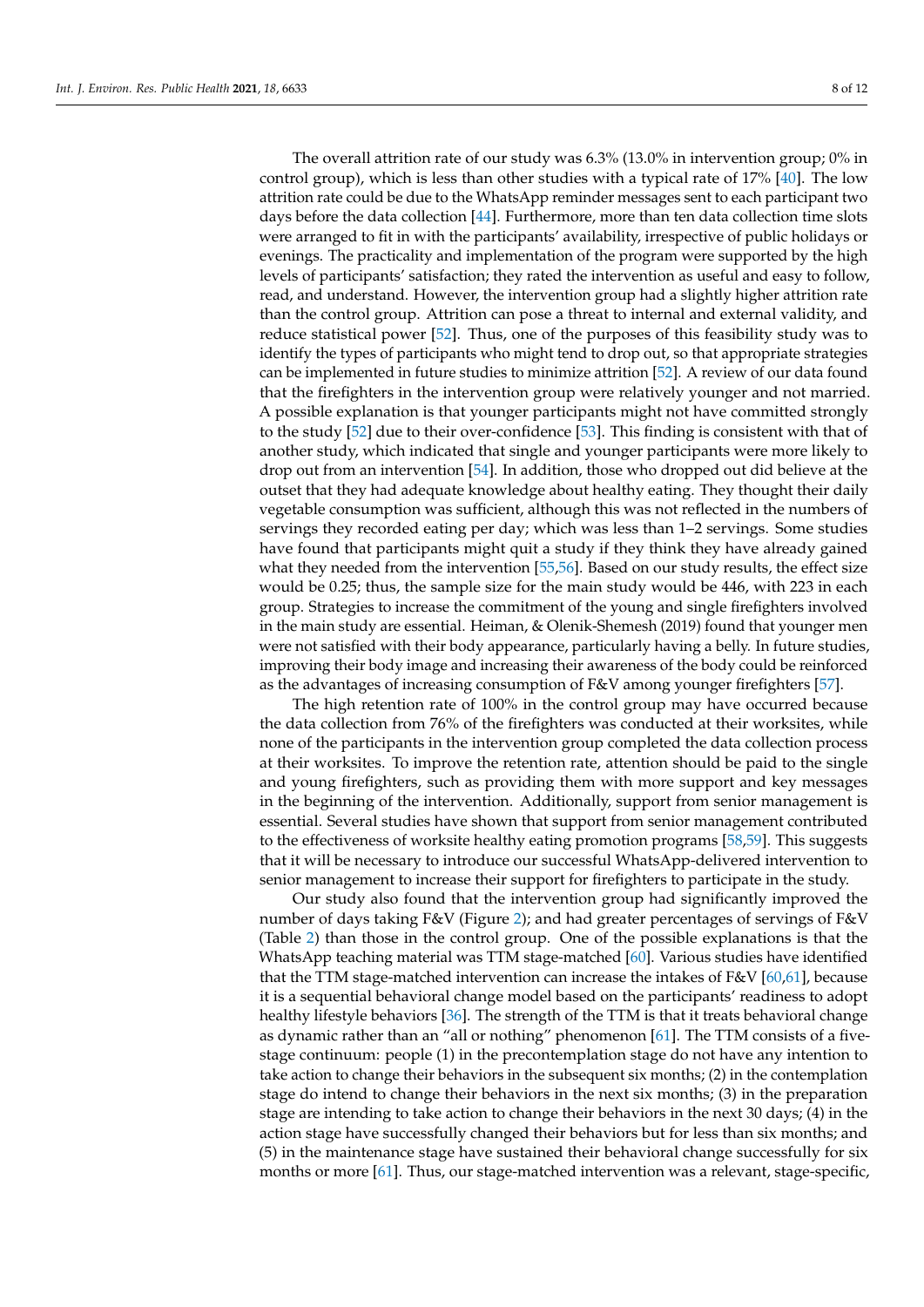factors-orientated intervention designed especially for a particular stage of change [\[62\]](#page-11-11) and to motivate behavioral changes.

It is worth noting that, although the intervention group had shown more behavioral change in F&V consumption, the control group also showed improvement. The effect of theory-driven design of the teaching materials, as mentioned, might explain these results. The printed pamphlets given to both the intervention and control groups were TTM-based. In addition to the TTM-based printed pamphlet, the teaching material received by the intervention group through WhatsApp was TTM stage-matched. We also found that the comparable results between groups (i.e., the non-significant differences in the numbers of F&V servings) were consistent with other studies measured at 2 months [\[63\]](#page-11-12) and 3 months [\[64\]](#page-11-13) follow-up. Other studies have found increases in numbers of either fruit or vegetable servings consumed up to 6 months after an intervention [\[65\]](#page-11-14). This suggests that it might take 6 months or even 1 year to observe the effects of eating habit changes. Thus, the duration of this intervention study should be extended, for example to 6 months or even 1 year after the intervention, in order to assess the follow-up effect of the study.

Furthermore, the success of the intervention can be attributed to the delivery method. Shahril and colleagues [\[66\]](#page-11-15) found that printed pamphlets are easy to access for repeated reading. However, in the current digital world, where printed material might be outdated, WhatsApp might be even easier to use with quicker access at any time in various locations [\[67\]](#page-11-16). In our evaluative qualitative surveys, the participants also indicated that they could access the WhatsApp teaching material any time, but not the pamphlet. Due to the participants' mobile work environment, our study results support WhatsApp as a promising alternative tool to promote healthy eating habits [\[68\]](#page-11-17).

# *Strengths and Limitations*

The main strengths of our study are twofold. First, the sample size of 45 was adequate for a feasibility study, as this allowed more than 15 per group [\[31\]](#page-10-6). Second, the participants and statistician were blind to the intervention. However, our study had some limitations. The uneven distribution of cluster sizes, ranging from 1 to 19, might have affected the effects of the intervention. As mentioned, there is a need to improve this uneven distribution in a future main study, by securing senior management support. The researcher collected data should also be blinded in a future study.

# **5. Conclusions**

The results of this study demonstrate the baseline TTM stage-matched teaching materials delivered via WhatsApp and TTM-based pamphlets were feasible for promoting healthy F&V eating habits in firefighters. The intervention group showed a greater improvement in F&V consumption than the control group. Furthermore, the study results support the feasibility of the methods of recruitment, retention, practicality, and implementation used. Longer follow-up studies are needed to identify the most effective TTM-based approach for increasing F&V consumption. Additionally, the support from senior management is important since this will allow other firefighters to participate, and future results can thus be generalized.

**Author Contributions:** Conceptualization, W.W.M.N. and K.C.; methodology, W.W.M.N., A.S.W.W., and K.C.; validation, W.W.M.N.; formal analysis, W.W.M.N. and A.S.W.W.; investigation, W.W.M.N.; writing—original draft preparation, W.W.M.N., A.S.W.W., and K.C.; writing—review and editing, A.S.W.W. and K.C.; supervision, K.C.; project administration, W.W.M.N.; All authors have read and agreed to the published version of the manuscript.

**Funding:** This research received no external funding.

**Institutional Review Board Statement:** This study was approved by the Hong Kong Polytechnic University (HSEARS20180527001).

**Informed Consent Statement:** Informed consent was obtained from all participants involved in the study, and written informed consent has been obtained from the participants to publish this paper.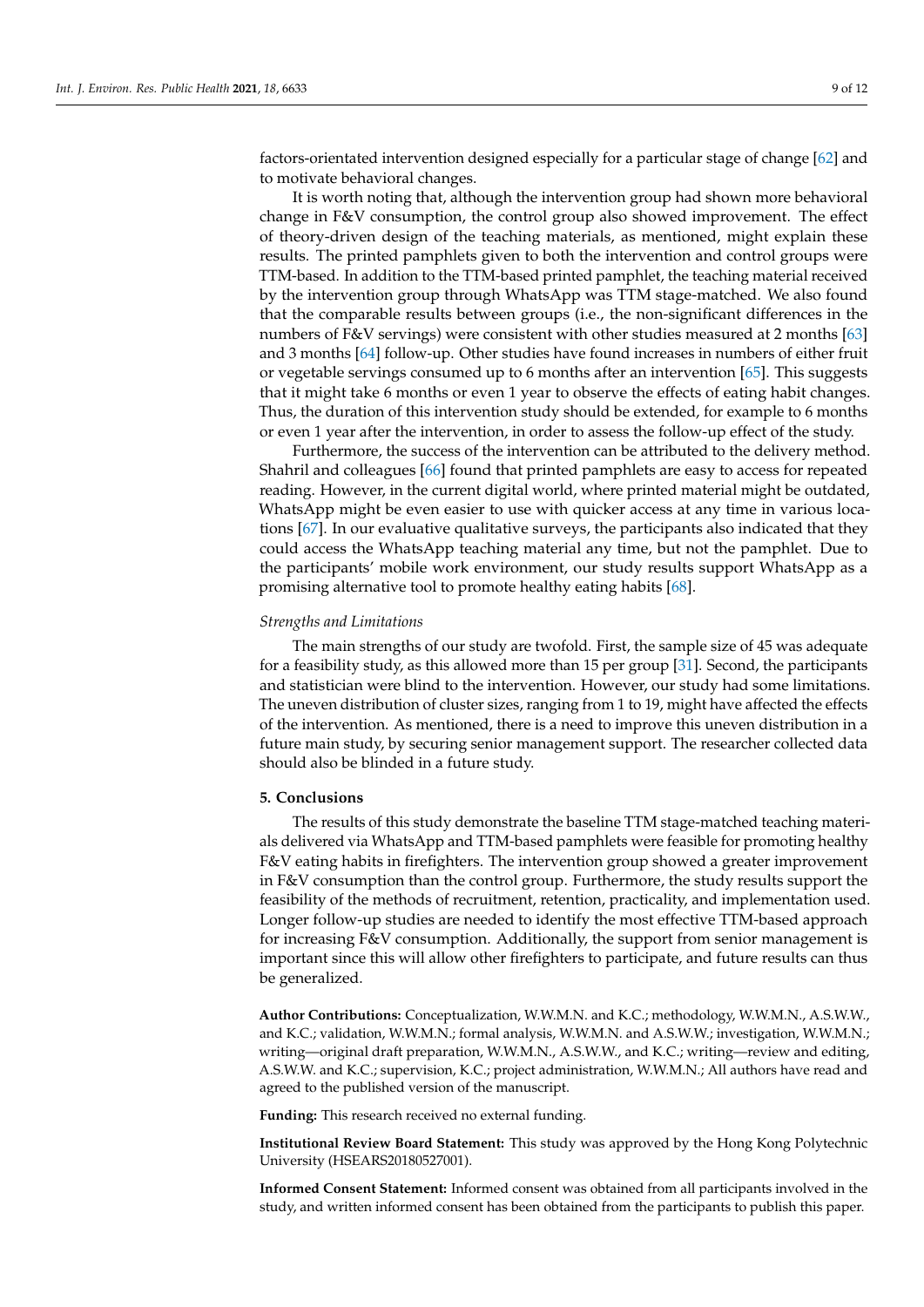**Data Availability Statement:** The data presented in this study are available on reasonable request from the corresponding author.

**Acknowledgments:** The authors would like to thank all participants for their time.

**Conflicts of Interest:** The authors declare no conflict of interest.

# **References**

- <span id="page-9-0"></span>1. Mo, X.; Gai, R.T.; Sawada, K.; Takahashi, Y.; Cox, S.E.; Nakayama, T.; Mori, R. Coronary heart disease and stroke disease burden attributable to fruit and vegetable intake in Japan: Projected DALYS to 2060. (Disability Adjusted Life Years) (Report). *BMC Public Health* **2019**, *19*. [\[CrossRef\]](http://doi.org/10.1186/s12889-019-7047-z)
- 2. Volpe, L.S. Fruit and Vegetable Intake and Prevention of Chronic Disease. *ACSM's Health Fit. J.* **2019**, *23*, 30–31. [\[CrossRef\]](http://doi.org/10.1249/FIT.0000000000000474)
- <span id="page-9-1"></span>3. Angelino, D.; Godos, J.; Ghelfi, F.; Tieri, M.; Titta, L.; Lafranconi, A.; Marventano, S.; Alonzo, E.; Gambera, A.; Sciacca, S. Fruit and vegetable consumption and health outcomes: An umbrella review of observational studies. *Int. J. Food Sci. Nutr.* **2019**, 1–16. [\[CrossRef\]](http://doi.org/10.1080/09637486.2019.1571021) [\[PubMed\]](http://www.ncbi.nlm.nih.gov/pubmed/30764679)
- <span id="page-9-2"></span>4. Munir, F.; Clemes, S.; Houdmont, J.; Randall, R. Overweight and obesity in UK firefighters. *Occup. Med.* **2012**, *62*, 362–365. [\[CrossRef\]](http://doi.org/10.1093/occmed/kqs077)
- 5. Smith, D.L. Firefighter fitness: Improving performance and preventing injuries and fatalities. *Curr. Sports Med. Rep.* **2011**, *10*, 167–172. [\[CrossRef\]](http://doi.org/10.1249/JSR.0b013e31821a9fec) [\[PubMed\]](http://www.ncbi.nlm.nih.gov/pubmed/21623308)
- <span id="page-9-3"></span>6. Yu, D.; Au, C.T.; Lee, F.Y.; So, R.C.; Wong, J.P.; Mak, G.Y.; Chien, E.P.; McManus, A.M. Association between Leisure Time Physical Activity, Cardiopulmonary Fitness, Cardiovascular Risk Factors, and Cardiovascular Workload at Work in Firefighters. *Saf. Health Work* **2015**, *6*, 192–199. [\[CrossRef\]](http://doi.org/10.1016/j.shaw.2015.02.004) [\[PubMed\]](http://www.ncbi.nlm.nih.gov/pubmed/26929827)
- <span id="page-9-4"></span>7. Lavie, C.J.; Thomas, R.J.; Squires, R.W.; Allison, T.G.; Milani, R.V. Exercise training and cardiac rehabilitation in primary and secondary prevention of coronary heart disease. (SYMPOSIUM ON CARDIOVASCULAR DISEASES) (Report). *Mayo Clin. Proc.* **2009**, *84*, 373. [\[CrossRef\]](http://doi.org/10.1016/S0025-6196(11)60548-X)
- <span id="page-9-5"></span>8. Muegge, C.M.; Zollinger, T.W.; Song, Y.; Wessel, J.; Monahan, P.O.; Moffatt, S.M. Barriers to Weight Management Among Overweight and Obese Firefighters. *J. Occup. Environ. Med.* **2020**, *62*, 37. [\[CrossRef\]](http://doi.org/10.1097/JOM.0000000000001751)
- <span id="page-9-6"></span>9. Ranby, K.W.; MacKinnon, D.P.; Fairchild, A.J.; Elliot, D.L.; Kuehl, K.S.; Goldberg, L. The PHLAME (Promoting Healthy Lifestyles: Alternative Models' Effects) firefighter study: Testing mediating mechanisms. *J. Occup. Health Psychol.* **2011**, *16*, 501–513. [\[CrossRef\]](http://doi.org/10.1037/a0023002) [\[PubMed\]](http://www.ncbi.nlm.nih.gov/pubmed/21728433)
- 10. Kales, S.N.; Soteriades, E.S.; Christophi, C.A.; Christiani, D.C. Emergency duties and deaths from heart disease among firefighters in the United States. *NEJM* **2007**, *356*, 1207–1215. [\[CrossRef\]](http://doi.org/10.1056/NEJMoa060357) [\[PubMed\]](http://www.ncbi.nlm.nih.gov/pubmed/17377158)
- <span id="page-9-7"></span>11. Fahy, R.F.; LeBlanc, P.R.; Molis, J.L. Firefighter fatalities in the United States—2014. *NFPA J.* **2015**, *109*, 72–81.
- <span id="page-9-8"></span>12. Scheer, F.A.; Morris, C.J.; Shea, S.A. The internal circadian clock increases hunger and appetite in the evening independent of food intake and other behaviors. *Obesity* **2013**, *21*, 421–423. [\[CrossRef\]](http://doi.org/10.1002/oby.20351)
- <span id="page-9-9"></span>13. Sargent, C.; Zhou, X.; Matthews, R.W.; Darwent, D.; Roach, G.D. Daily rhythms of hunger and satiety in healthy men during one week of sleep restriction and circadian misalignment. *Int. J. Environ. Res. Public Health* **2016**, *13*, 170. [\[CrossRef\]](http://doi.org/10.3390/ijerph13020170)
- <span id="page-9-10"></span>14. Imamura, F.; Micha, R.; Khatibzadeh, S.; Fahimi, S.; Shi, P.; Powles, J.; Mozaffarian, D. Dietary quality among men and women in 187 countries in 1990 and 2010: A systematic assessment. *Lancet Glob. Health* **2015**, *3*, e132–e142. [\[CrossRef\]](http://doi.org/10.1016/S2214-109X(14)70381-X)
- <span id="page-9-11"></span>15. MacKinnon, D.P.; Elliot, D.L.; Thoemmes, F.; Kuehl, K.S.; Moe, E.L.; Goldberg, L.; Burrell, G.L.; Ranby, K.W. Long-term effects of a worksite health promotion program for firefighters. *Am. J. Health Behav.* **2010**, *34*, 695–706. [\[CrossRef\]](http://doi.org/10.5993/AJHB.34.6.6) [\[PubMed\]](http://www.ncbi.nlm.nih.gov/pubmed/20604695)
- <span id="page-9-12"></span>16. Choi, B.; Dobson, M.; Schnall, P.; Garcia-Rivas, J. 24-hour work shifts, sedentary work, and obesity in male firefighters. *Am. J. Ind. Med.* **2016**, *59*, 486–500. [\[CrossRef\]](http://doi.org/10.1002/ajim.22572)
- <span id="page-9-13"></span>17. Cheung, K. *Report on the Study of Hypertension and Eating Habits among Firefighters*; The Hong Kong Polytechnic University: Hong Kong, China, 2012.
- <span id="page-9-14"></span>18. Dehghan, M.; Akhtar-Danesh, N.; Merchant, A. Factors associated with fruit and vegetable consumption among adults. *J. Hum. Nutr. Diet.* **2011**, *24*, 128–134. [\[CrossRef\]](http://doi.org/10.1111/j.1365-277X.2010.01142.x)
- <span id="page-9-15"></span>19. Slavin, J.; Green, H. Dietary fibre and satiety. *Nutr. Bull.* **2007**, *32*, 32–42. [\[CrossRef\]](http://doi.org/10.1111/j.1467-3010.2007.00603.x)
- <span id="page-9-16"></span>20. Jih, J.; Le, G.; Woo, K.; Tsoh, J.Y.; Stewart, S.; Gildengorin, G.; Burke, A.; Ching, W.; Chan, E.; Lei-Chun, F.; et al. Educational Interventions to Promote Healthy Nutrition and Physical Activity Among Older Chinese Americans: A Cluster-Randomized Trial. *Am. J. Public Health* **2016**, *106*, 1092–1098. [\[CrossRef\]](http://doi.org/10.2105/AJPH.2016.303111) [\[PubMed\]](http://www.ncbi.nlm.nih.gov/pubmed/26985605)
- <span id="page-9-17"></span>21. Unified Fire Authority. Firefighter Work Schedule. Available online: <https://unifiedfire.org/work-schedule/> (accessed on 11 May 2021).
- <span id="page-9-18"></span>22. Hampshire Fire and Resue Service. Hours and Pay. Available online: [https://www.hantsfire.gov.uk/work-with-us/about-our](https://www.hantsfire.gov.uk/work-with-us/about-our-careers/firefighter/hours-and-pay/)[careers/firefighter/hours-and-pay/](https://www.hantsfire.gov.uk/work-with-us/about-our-careers/firefighter/hours-and-pay/) (accessed on 11 May 2021).
- <span id="page-9-19"></span>23. Standing Committee on Disciplined Services Salaries and Conditions of Service. Report on the Grade Structure Review of the Disciplined Services. Available online: [https://www.jsscs.gov.hk/reports/en/scds\\_gs\\_08/gs\\_2008.pdf](https://www.jsscs.gov.hk/reports/en/scds_gs_08/gs_2008.pdf) (accessed on 11 May 2021).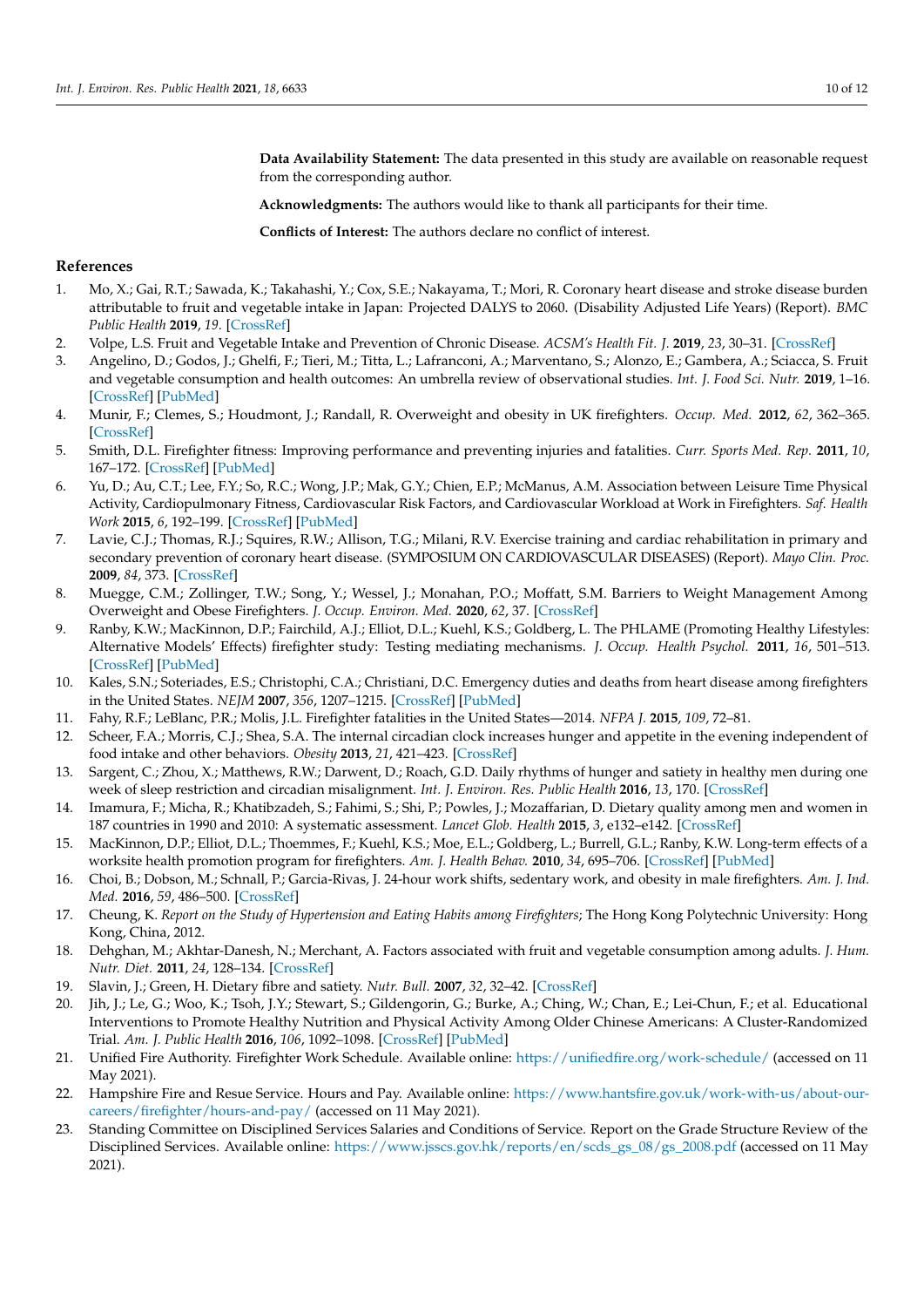- <span id="page-10-0"></span>24. Park, S.; Kwon, J.; Noh, K.; Lee, C.G.; Song, W.; Park, J.-j.; Lee, H.-j.; Seo, D.-i.; Kang, H.J.; Ahn, Y.S. Relationship between shift type and voluntary exercise training in South Korean firefighters. *Int. J. Environ. Res. Public Health* **2020**, *17*, 728. [\[CrossRef\]](http://doi.org/10.3390/ijerph17030728) [\[PubMed\]](http://www.ncbi.nlm.nih.gov/pubmed/31979157)
- <span id="page-10-1"></span>25. De Menezes, M.C.; Mingoti, S.A.; Cardoso, C.S.; de Deus Mendonça, R.; Lopes, A.C.S. Intervention based on Transtheoretical Model promotes anthropometric and nutritional improvements—A randomized controlled trial. *Eat. Behav.* **2015**, *17*, 37–44. [\[CrossRef\]](http://doi.org/10.1016/j.eatbeh.2014.12.007)
- <span id="page-10-2"></span>26. Number of Monthly Active WhatsApp Users Worldwide from April 2013 to December 2017. Available online: [https://www.](https://www.statista.com/statistics/260819/number-of-monthly-active-whatsapp-users/) [statista.com/statistics/260819/number-of-monthly-active-whatsapp-users/](https://www.statista.com/statistics/260819/number-of-monthly-active-whatsapp-users/) (accessed on 16 March 2021).
- <span id="page-10-3"></span>27. Othman, M.; Menon, V. Developing a nationwide spine care referral programme on the WhatsApp messenger platform: The Oman experiment. *Int. J. Med. Inform.* **2019**, *126*, 82–85. [\[CrossRef\]](http://doi.org/10.1016/j.ijmedinf.2019.03.019) [\[PubMed\]](http://www.ncbi.nlm.nih.gov/pubmed/31029267)
- <span id="page-10-4"></span>28. Rajini, S.; Kannan, K.; Alli, P. Study on Prevalence of Whatsapp Addiction among Medical Students in a Private Medical College, Pondicherry. *Indian J. Public Health Res. Dev.* **2018**, *9*, 113–116. [\[CrossRef\]](http://doi.org/10.5958/0976-5506.2018.00624.1)
- <span id="page-10-5"></span>29. Carfora, V.; Caso, D.; Conner, M. Randomized controlled trial of a messaging intervention to increase fruit and vegetable intake in adolescents: Affective versus instrumental messages. *Br. J. Health Psychol.* **2016**, *21*, 937–955. [\[CrossRef\]](http://doi.org/10.1111/bjhp.12208)
- 30. Inauen, J.; Bolger, N.; E Shrout, P.; Stadler, G.; Amrein, M.; Rackow, P.; Scholz, U. Using Smartphone-Based Support Groups to Promote Healthy Eating in Daily Life: A Randomized Trial. *Appl. Psychol. Health Well-Being* **2017**, *9*, 303. [\[CrossRef\]](http://doi.org/10.1111/aphw.12093) [\[PubMed\]](http://www.ncbi.nlm.nih.gov/pubmed/28948690)
- <span id="page-10-6"></span>31. Leme, A.C.B.; Lubans, D.R.; Guerra, P.H.; Dewar, D.; Toassa, E.C.; Philippi, S.T. Preventing obesity among Brazilian adolescent girls: Six-month outcomes of the Healthy Habits, Healthy Girls–Brazil school-based randomized controlled trial. *Prev. Med.* **2016**, *86*, 77–83. [\[CrossRef\]](http://doi.org/10.1016/j.ypmed.2016.01.020)
- <span id="page-10-7"></span>32. Painter, J.E.; Borba, C.P.; Hynes, M.; Mays, D.; Glanz, K. The use of theory in health behavior research from 2000 to 2005: A systematic review. *Ann. Behav. Med.* **2008**, *35*, 358. [\[CrossRef\]](http://doi.org/10.1007/s12160-008-9042-y) [\[PubMed\]](http://www.ncbi.nlm.nih.gov/pubmed/18633685)
- <span id="page-10-8"></span>33. Moe, E.L.; Elliot, D.L.; Goldberg, L.; Kuehl, K.S.; Stevens, V.J.; Breger, R.K.R.; DeFrancesco, C.L.; Ernst, D.; Duncan, T.; Dulacki, K.; et al. Promoting Healthy Lifestyles: Alternative Models' Effects (PHLAME). *Health Educ. Res.* **2002**, *17*, 586–596. [\[CrossRef\]](http://doi.org/10.1093/her/17.5.586) [\[PubMed\]](http://www.ncbi.nlm.nih.gov/pubmed/12408203)
- <span id="page-10-9"></span>34. Elliot, D.L.; Goldberg, L.; Duncan, T.E.; Kuehl, K.S.; Moe, E.L.; Breger, R.K.; DeFrancesco, C.L.; Ernst, D.B.; Stevens, V.J. The PHLAME firefighters' study: Feasibility and findings. *Am. J. Health Behav.* **2004**, *28*, 13–23. [\[CrossRef\]](http://doi.org/10.5993/AJHB.28.1.2) [\[PubMed\]](http://www.ncbi.nlm.nih.gov/pubmed/14977155)
- <span id="page-10-10"></span>35. Prochaska, J.O.; DiClemente, C.C. Stages and Processes of Self-Change of Smoking: Toward an Integrative Model of Change. *J. Consult. Clin. Psychol.* **1983**, *51*, 390–395. [\[CrossRef\]](http://doi.org/10.1037/0022-006X.51.3.390) [\[PubMed\]](http://www.ncbi.nlm.nih.gov/pubmed/6863699)
- <span id="page-10-11"></span>36. Spencer, L.; Wharton, C.; Moyle, S.; Adams, T. The transtheoretical model as applied to dietary behaviour and outcomes. *Nutr. Res. Rev.* **2007**, *20*, 46–73. [\[CrossRef\]](http://doi.org/10.1017/S0954422407747881) [\[PubMed\]](http://www.ncbi.nlm.nih.gov/pubmed/19079860)
- <span id="page-10-12"></span>37. Tuah, N.; Amiel, C.; Qureshi, S.; Car, J.; Kaur, B.; Majeed, A. Transtheoretical model for dietary and physical exercise modification in weight loss management for overweight and obese adults. *Cochrane Database Syst. Rev.* **2011**, *10*. [\[CrossRef\]](http://doi.org/10.1002/14651858.CD008066.pub2)
- <span id="page-10-13"></span>38. de Menezes, M.C.; Bedeschi, L.B.; dos Santos, L.C.; Lopes, A.C.S. Interventions directed at eating habits and physical activity using the Transtheoretical Model: A systematic review. *Nutr. Hosp.* **2016**, *33*, 1194–1204.
- <span id="page-10-14"></span>39. Polit, D.F.; Beck, C. *Nursing Research: Principles and Methods*, 7th ed.; Lippincott Williams & Wilkins: Philadelphia, PA, USA, 2004.
- <span id="page-10-15"></span>40. Hertzog, M.A. Considerations in determining sample size for pilot studies. *Res. Nurs. Health* **2008**, *31*, 180–191. [\[CrossRef\]](http://doi.org/10.1002/nur.20247) [\[PubMed\]](http://www.ncbi.nlm.nih.gov/pubmed/18183564)
- <span id="page-10-16"></span>41. Martins, R.K.; McNeil, D.W. Review of motivational interviewing in promoting health behaviors. *Clin. Psychol. Rev.* **2009**, *29*, 283–293. [\[CrossRef\]](http://doi.org/10.1016/j.cpr.2009.02.001)
- <span id="page-10-17"></span>42. Diaz, D.P. Comparison of Student Characteristics, and Evaluation of Student Success, in an Online Health Education Course. Ph.D. Thesis, Nova Southeastern University, Fort Lauderdale, FL, USA, 2000.
- <span id="page-10-18"></span>43. Di Noia, J.; Prochaska, J.O. Mediating variables in a transtheoretical model dietary intervention program. *Health Educ. Behav.* **2010**, *37*, 753–762. [\[CrossRef\]](http://doi.org/10.1177/1090198109334897) [\[PubMed\]](http://www.ncbi.nlm.nih.gov/pubmed/19494057)
- <span id="page-10-19"></span>44. Gnau, J. A Feasibility Study on the Implementation of a Web-Based Intuitive Eating Program in a University Setting. Master's Thesis, Missouri State University, Springfield, MI, USA, 2020.
- <span id="page-10-20"></span>45. Center for Health Promotion Research. *PHLAME Team Leader Manual (Kin Cheung, School of Nursing, The Hong Kong Polytechnic University, Translation in Chinese in 2017)*; Oregon Health & Science University: Portland, OR, USA, 2005.
- <span id="page-10-21"></span>46. Centre for Food Safety. *Nutrient Values of Fruit and Vegetables–Risk Assessment Studies—Report No. 28*; Centre for Food Safety: Hong Kong, China, 2007.
- <span id="page-10-22"></span>47. Department of Health (Hong Kong SAR Government). Eat Smart Anytime and Anywhere. Available online: [https://www.](https://www.change4health.gov.hk/en/healthy_diet/facts/eat_smart/index.html) [change4health.gov.hk/en/healthy\\_diet/facts/eat\\_smart/index.html](https://www.change4health.gov.hk/en/healthy_diet/facts/eat_smart/index.html) (accessed on 11 May 2021).
- <span id="page-10-23"></span>48. Lee, J.E.; Lee, D.E.; Kim, K.; Shim, J.E.; Sung, E.; Kang, J.H.; Hwang, J.Y. Development of tailored nutrition information messages based on the transtheoretical model for smartphone application of an obesity prevention and management program for elementary-school students. *Nutr. Res. Pract.* **2017**, *11*, 247–256. [\[CrossRef\]](http://doi.org/10.4162/nrp.2017.11.3.247)
- <span id="page-10-24"></span>49. Department of Health. *Behavioral Risk Factor Survey (April 2016)*; Surveillance and Epidemiology Branch, Centre for Health Protection, Department of Health: Hong Kong, China, 2016.
- 50. Dobson, M.; Choi, B.; Schnall Peter, L.; Wigger, E.; Garcia-Rivas, J.; Israel, L.; Baker Dean, B. Exploring Occupational and Health Behavioral Causes of Firefighter Obesity: A Qualitative Study. *Am. J. Ind. Med.* **2013**, *56*, 776–790. [\[CrossRef\]](http://doi.org/10.1002/ajim.22151)